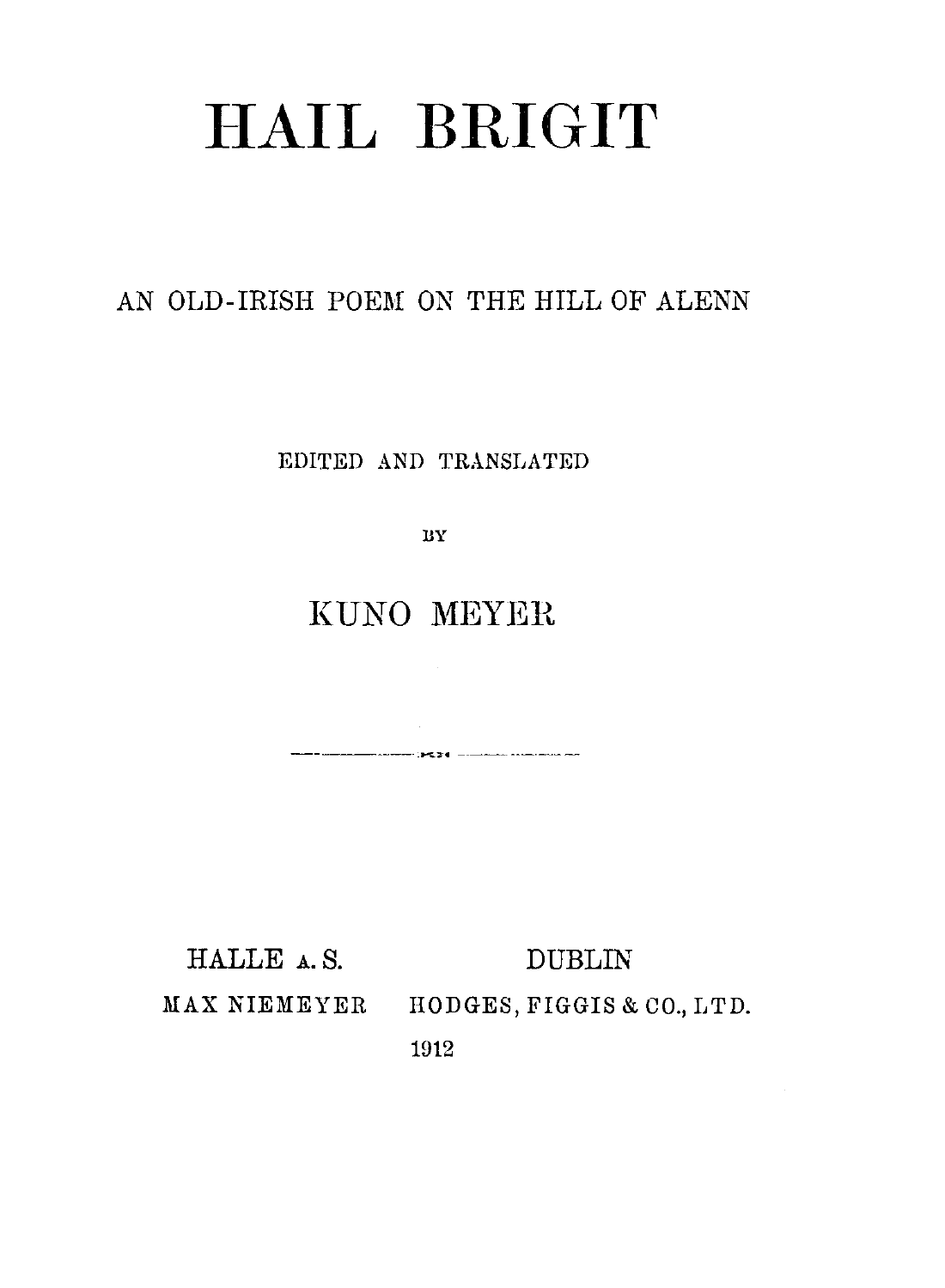CHRISTMAS 1911

BERLIN

) 1 i ,

## IN MEMORY OF OUR VISIT TO KNOCKAWLIN ON JUNE 19TH 1910 AND OF MANY OTHER HAPPY HOURS SPENT IN THEIR COMPANY

## **RICHARD IRVINE** AND **EDITH BEST**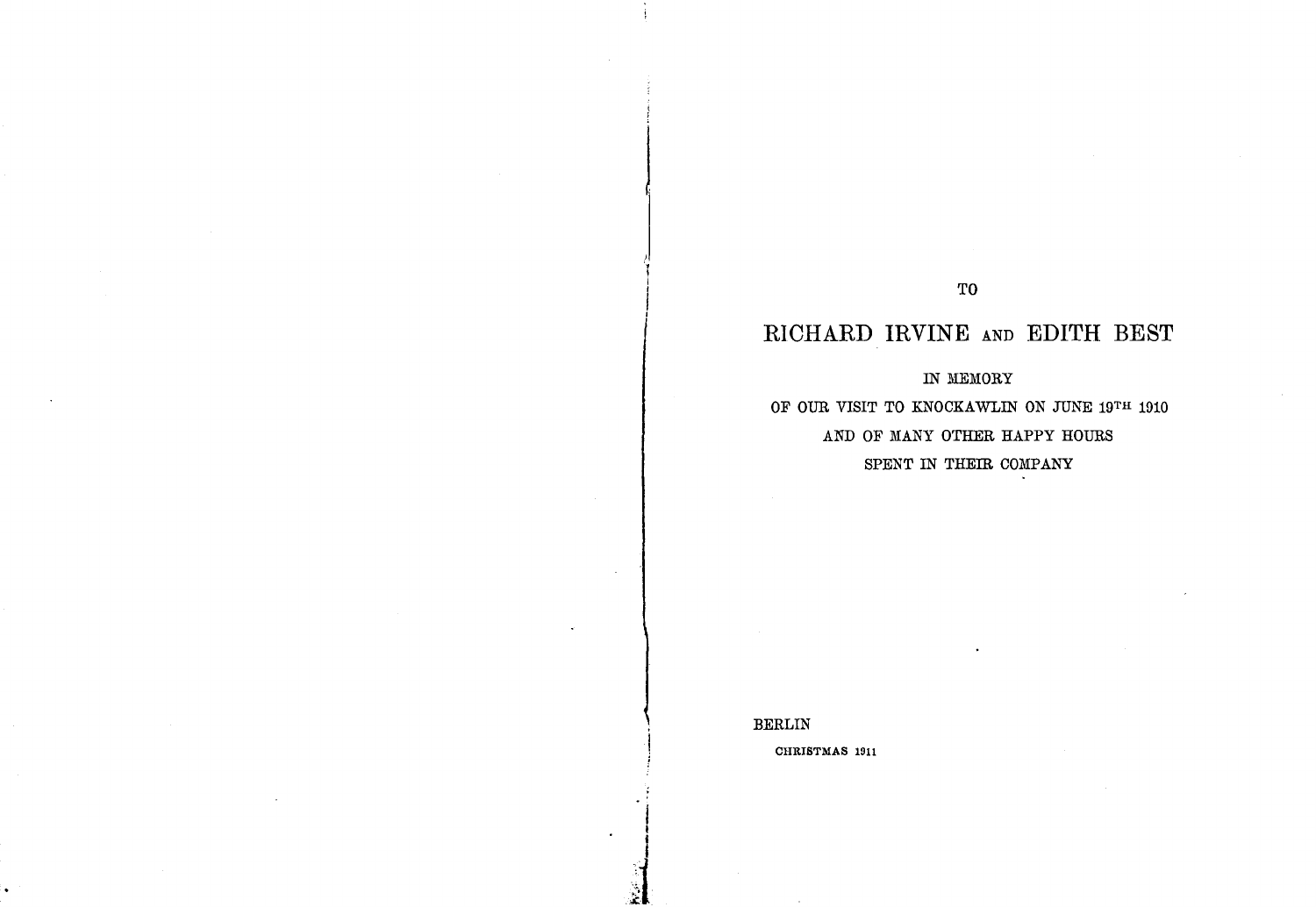**THE** Old-Irjsh poem here printed and translated for the first time has for its theme the disappearance of the pagan world of Ireland and the triumph of Christianity, as exemplified by the deserted ruins of the ancient hillfort of Alenn contrasted with the flourishing state of the neighbouring Kildare. Indeed the poem reads like an amplification of Oengus' lines in the Prologue to his *Felire:*

have a more of the same

*Borg Ailinne uallach* atbath *lia slog mbagach*: *is mór Brigit búadach, is cúin a rrúam dálach.<sup>1</sup>* 

'Alenn's proud citadel has perished with its warlike host: great is victorious Brigit, fair is her multitudinous cemetery.'

The hill of Alenn,<sup>2</sup> now called Knockawlin,<sup>3</sup> is situated in the county of Kildare, not far from Old Kilcullen, and still contains vestiges of what was the largest fort in Ireland after Emain Macha. It has often been described.4

<sup>1</sup> See The Martyrology of Oengus, ed. by Wh. Stokes, 1905, p.25.

<sup>2</sup> This is the oldest form of the name, a feminine a-stem, making its genitive *Alinne* and its dative and accusative *Alinn.* Forms with  *appear early, and in the latter half of the ninth* century the genitive *Alend* occurs, as if the nom. were *Aliu.* See RC. XX, p. 10 (i *n-oenuch Alend)* and LL 45b *(Enna Ailend,* spelt *Aillenn* 393 a).

 $\mathbf{f}$ i<br>! !<br>! i ,

<sup>a</sup> By folk-etymology, as if *Gnac Alainn* 'Delightful Hill'.

, As e. g. by the late Mr. T. O'Neill Russell in CZ.IV, p.340.

1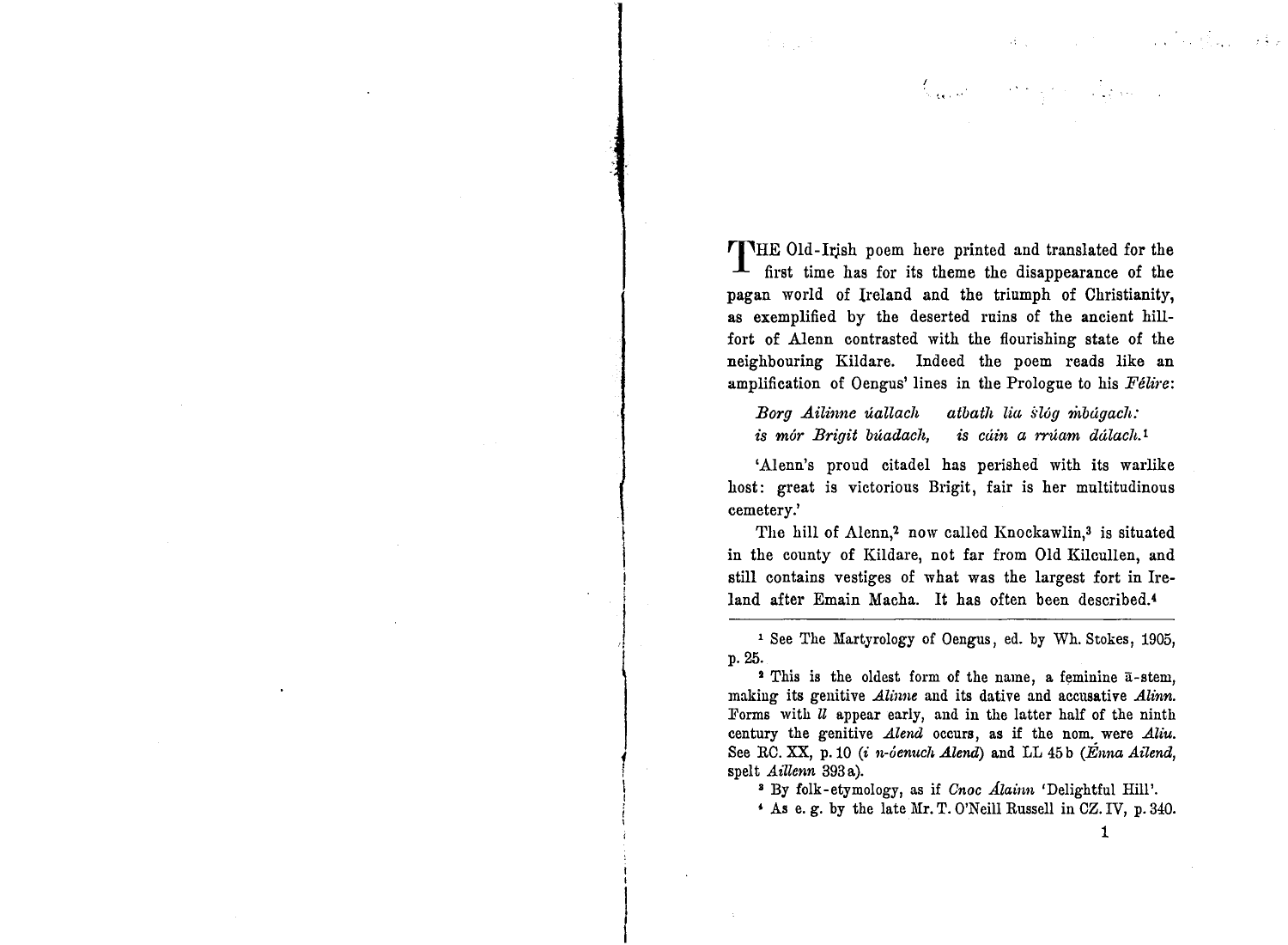According to an early tradition the wall or rampart of Alenn was constructed by Art Mes-Delmonn,<sup>1</sup> son of Setna Sithbacc, king of Leinster, though it had been a royal seat even before his time.2 In an ancient alliterative poem on his death, ascribed to Briccine mac Brigni, Alenn is mentioned as the stronghold from which he descended upon his enemies: 3

*Mál adrúalaid iathu marb, mac sóer Sétnai;*<br>*selaig srathu Fomoire for dóine domnaib. selaig srathu Fomoire for d6ine domnaib.* lJi *uchtur Alinne oirt triunu talman, trebunn tren tuatkmar Mes-lJelmonn lJomnann.*

'A prince has gone to the meadow-lands of the dead, the noble son of Sctna. He ravaged the stratbs of Fomorians over worlds of men. From the height of Alenn he slew the mighty ones of the earth, a powerful captain <sup>4</sup> of many tribes, Mes-Delmonn of the Domnainn.'

The tradition that Alenn was a seat of the Leinster kings before the time of Art Mes-Delmonn is borne out by a very ancient poem, where it is mentioned together with Tara and Cruachu (Rathcroghan). This is a composition of twenty-two stanzas called *Fursunnud Laidcinn,* i. e.

<sup>1</sup> That this, and not Mes-Telmonn as it is sometimes written, is the correct form is shown by alliteration: mac Mis-Delmond *dorar mar,* LL 51 b.

<sup>2</sup> Is lais conrotacht mur nAlinne, licet antea ciuitas regalis fuit, Rawl. B. 502, p. 118 a 30 = LL 311 b 31 and 378a. Art Mes-Delmand mac Sétna cedna conacclaid múr nAilinne, Dinds.17 (RC. XV, p.309). Cf. also the poem on Alenn in E. Gwynn's Metrical Dindsenchas Il, p.80.

<sup>3</sup> See Rawl. B. 502, p. 118 a 32, LL 311 b 33 and 378 a 19.

• Literally, 'tribune'.

7

'The Illumination of Laidcenn (mac Bairchedo)', preserved in a single copy only in Rawlinson B. 502, p. 116 c. This remarkable poem is one of few revealing a metrical system which has never been noticed before. This system stands midway between the old alliterative rhythmical poetry and the later syllabic rhymed nnrhythmical poetry. There is rhythm, each verse having as a rule three, and sometimes four or two stresses; there is alliteration from word to word and from verse to verse; and there are full disyllabic rhymes at the end of the couplets. It is therefore not unreasonable to assume that we have here to do with poems belonging to a period when the introduction of rhyme into the old purely alliterative metres prepared the way towards a complete adoption in Irish poetry of the rhymed metres based upon the Latin church hymns.

The lines referred to are:

*Olldam Elgga aigtltide AmlOJigaid an Oengus adtreb t*<sub>0</sub>*eba Tcmro*,<sup>1</sup> *tosnort*<sup>2</sup> *arid n*-*ōenlus*. *Ailenn cltruind, Oruacltu,' cainu* 3 *dun dindgnai, duir conserad romdee rigmd road rindgnai.*

'The dread ollam of Ireland, the noble Great Supporter<sup>5</sup> Oengus, dwelt on the sides of Tara; he vanquished it by his sole strength.<sup>4</sup>

1 attreb toebu temra Ms. For the spelling *attreb* compare *atrefea,* Ml. 107a 15.

\* dosnort Ms.

<sup>3</sup> Read either *cáine* or *cáinem*.

• Here *arid n-* seems to contain the personal instead of the possessive pronoun of the  $3$  sg. m.  $(id\ n-)$ .

<sup>5</sup> The name which is here written *Amlongaid* has undergone many changes in the course of time. It is best known in its

1\*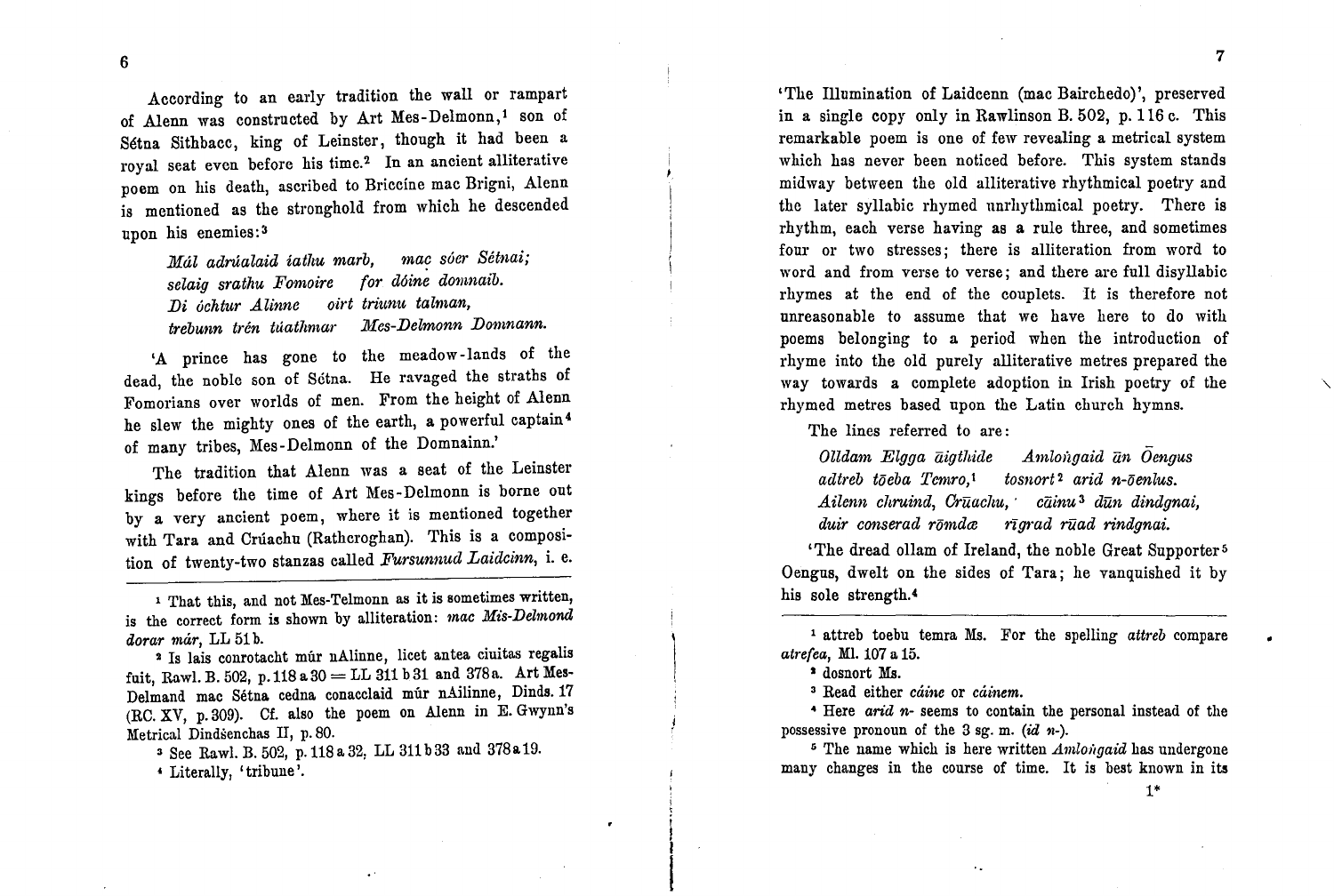8

Round Alenn, Cruachu, fairest<sup>1</sup> of hill-forts, ...<sup>2</sup> glorious strong kings of spear - craft.'

Oengus Ollam Amlongaid was the son of Ailill Abratchain and grandson of Labraid Loingsech. See his pedigree in Raw1. B. 502, p. 117 f. He was slain by Irero mac Meilge, ib. 135 b 46. But the Leinster king who is most frequently associated with Alenn is Find fili mac Rossa Rúaid. While his brother Corpre Nio-fer made himself king of Tara, and his brother Ailill mac Mata by virtue of his maternal descent ruled in Connaught, Find became king of Leinster with his residence at Alenn. The three brothers and their royal seats are celebrated in many poems dating from various periods. The oldest is one ascribed to Senchán Torpeist, a wellknown poet of the seventh century: 3

> *Tri maicc Ruaid, ruirig flaind: fiangal* <sup>S</sup> *Find, Ailill acher, coem Corpre.4*

latest form *Amalgaid*, where *g* as it does often stands for *ng*. In AU.717 we find *Amalngaid,* gen. *Amalngado* 592. The Book of Armagh (fo. 10 b 1) has *Amolngid.* But the earliest Old-Irish form has beeu preserved by the scribe of RawI. B. 502 who on p. 144g writes *Anblongaid.* This clearly stands for *\*an-{olangid* 'great supporter', just as the gen. *An{olmithe* goes back to the ogham *Ana-vlamattias*, as John MacNeill (Notes on Irish Ogham Inscriptions, p. 358) has shown. b

I Literally, 'excellence'.

<sup>2</sup> I can make nothing of *duir conserad.* An leg. *converad?* 

<sup>a</sup> See RawI. B. 502, p.118 b 15, LL 311 c 34 and 380 a 13.

<sup>4</sup> This line occurs with a slight change in the *Fursunnud Laidcenn* (RawI.B. 502,116c): *Finn fili, Al1ill acher, caem Cairpre.*

Rossa. The more one studies these old texts, the more evident it becomes that the connexion of Find mac Cumaill with the hill

#### *Ctiine dind dem* i *foat: Alenn chruind, C1'lJ,achu,Temair thoebglan.*

'Three sons of Ruad, noble great kings: Find of the valour of warbands, fierce Ailill, loveable Carbre. Fairest of hills<sup>1</sup> is the shelter<sup>2</sup> in which they sleep:<sup>3</sup> round Alenn, Cruachu, bright-sided Tara '.

In the same way the three brothers and their residences are celebrated in a poem placed iu the mouth of Conchobor mac Nessa at the end of *Cath Ruiss na Rig,4* and again in the following unassigned verses in LL 379 b 34:

*Amra jn mhaicni maicne Rossa, radh gin mebail, Oilill <sup>a</sup> Croachain,sFind* i *nAillinn, Cairpri <sup>j</sup> Temair.*

A poem on the thirty-five kings of Leinster who were also high-kings of Ireland likewise mentions them as follows, adding the name of a fourth brother: <sup>6</sup>

*Ross Ruad, Find file* g, *hAlinn, Ailill mac Rosa robind, Corpre Nia-fer co n-aeb uath is Conchobor Abratruad.* 

Lastly, there was a poem on the three brothers by Orthanach, of which however the first verse only has been preserved: <sup>7</sup>

*Can tri macco Ruaid din rincl* 7 1'1.

of AlIen rests on a confusion with his namesake and of Alenn with Almu (AlIen). It is remarkable that among the kings 'who loved tu be at Alenn' our poem mentions Find mac Roith (§ 13), whose name, so far as I know, occurs nowhere else.

I Literally, 'excellence of hills'.

<sup>2</sup> As to this meaning of *dem* see my Contributions s. v.

<sup>3</sup> Cf. is *uar in adba* i *{aat,* Otia Merseiana I, p. 125.

<sup>5</sup> Read *Oilill Cruachna*.

• See RawI. B. 502, p. 83a 44. <sup>7</sup> Ibid., p. 118b 17.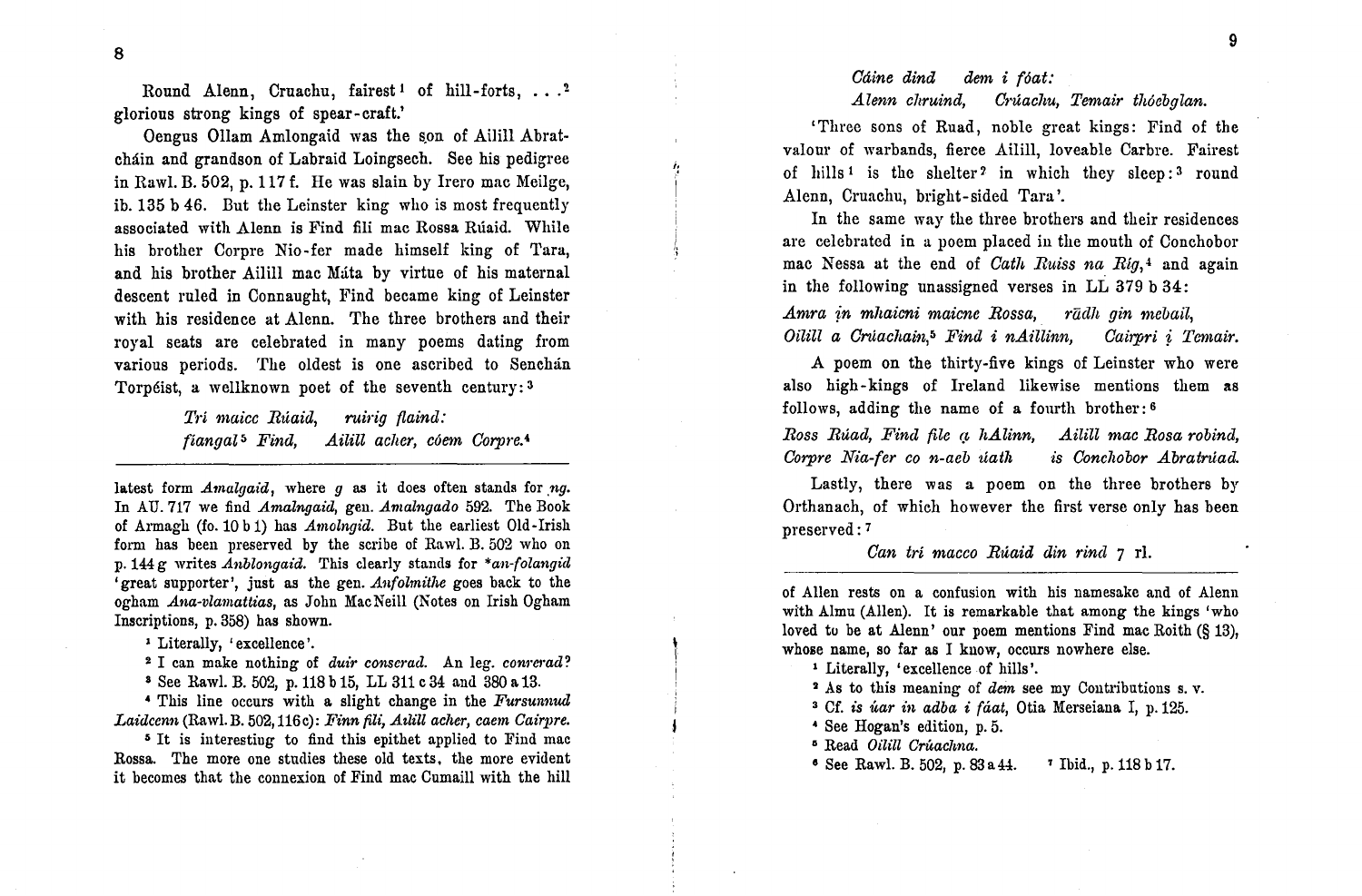The hill of Alenn was the scene of several battles. Sirna Sirsaeglach mac Dein is said to have been slain there by Rothechtaid Ratha,<sup>1</sup> and Etarscel Mar mocu Ieir by Núadu Necht.<sup>2</sup> In 728 A.D. a battle between Dúnchad and Fáelán, the sons of Murchad mac Brain, king of Leinster, for the succession of the kingship was fought there.3

I l<br>L<br>L<br>L<br>L

 $\mathbf{I}$ 

I I I

**f,**I

 $\mathbf{r}$ 

When exactly Alenn was abandoned as a royal residence we do not hear. It must have been between the death of Bran mac Conaill, the last king mentioned in our poem as having resided there, and the composition of the Felire, i. e. between the years 695 and the end of the eighth century.

It is a pity that the poem has reached us in a single copy only. This will bc found in the Book of Leinster, p. 49 b 9 ff. The shortcomings of the scribe of this Ms. are by now notorious, and unfortunately his copy of the poem forms no exception to his careless habits, so that we are repeatedly obliged to have recourse to emendation and conjecture. Besides, the Ms. has become illegible in several places. In one case the facsimile does not represent the exact reading of the original. <sup>4</sup>

There can I think be no doubt that our poem was composed during the Old-Irish period. As unmistakeably Old-Irish forms I would instance the s-subjunctive *seiss* 1,

<sup>3</sup> Bellum Ailenne *inter duos germanos filios Murchado maic Brain* 7 *Dunchad senior iugulatus est. Iunior Faelanus regnat,* AD.727. In his reference to this passage in the Index the editor has confused Alenn with Almu.

• See OZ.VIII, p. 182.

*o dorcccu* 3, *mruig* 10, the verb-noun *boith* 13, *cut[nJgarc* 17, *immudra* 25, the use of *uae* 6, 22, 26 and of *nio (ncpos)* 16 as disyllables. The archaic order in *fein co ngairg* 13 may also be mentioned. All this would speak for the eighth or early ninth century. On the other hand, the use of  $\hat{pl}$  in relative function (1) instead of O. Ir. file, which still occurs in the Félire (Prol. 336), of *ronalt* for O. Ir. *rodnaltl* 15, and of *cruach* 'bloody' as a monosyllable seems mther to point to the end of the ninth. However, the use of *tiri Gall* (11) in the sense of 'lands of the Gau!' 1. e. France, forbids us, I think, to put the poem later than the early part of the ninth century before *Gall* had changed its meaning to 'Norseman'.

The poem is composed in the metre *rannaigecht mor*. The last word of the first and third verses assonate regularly with the rhyme. When they do not so assonate they must rhyme with a word in the following verse.2 The only exception to this rule will be found in §§ 11 and 21 where *trath* and *neoch* are left without rhymes in the fourth verses. There is throughout so - called *fidrad freccomail,* i. e. the last word of each stanza alliterates with the first or the first accented word of the following stanza. Here *c* and  $g$  (as in 5/6, 7/8, 8/9, 11/12) count as alliteration. In stanza 5 the repetition of *ni mair* and in 15 the repetition of *Life* are a sufficient link; in 17 *Cathdir* may be intended to form a link with *Currech Corpri;* but in 20 and 21 I can find no alliteration of any kind. Perhaps some stanzas have here dropt out.

, But this may be due to the transcriber.

<sup>2</sup> They do so often even when there is full assonance.  $\int_{\mathbb{R}^d} \int_{\mathbb{R}^d} \mathcal{M}(\mathcal{U}) \, d\mathcal{U} \, d\mathcal{U} \, d\mathcal{U} \, d\mathcal{U} \, d\mathcal{U} \, d\mathcal{U}$ 

 $\mathcal{O}_\lambda$  . . . . , and . . . , clusters of  $\mathcal{O}_\lambda$  . . (

<sup>1</sup> See Raw!. B. 502, p. 135 a 1.

<sup>2</sup> Ibid., p. 135 b 3.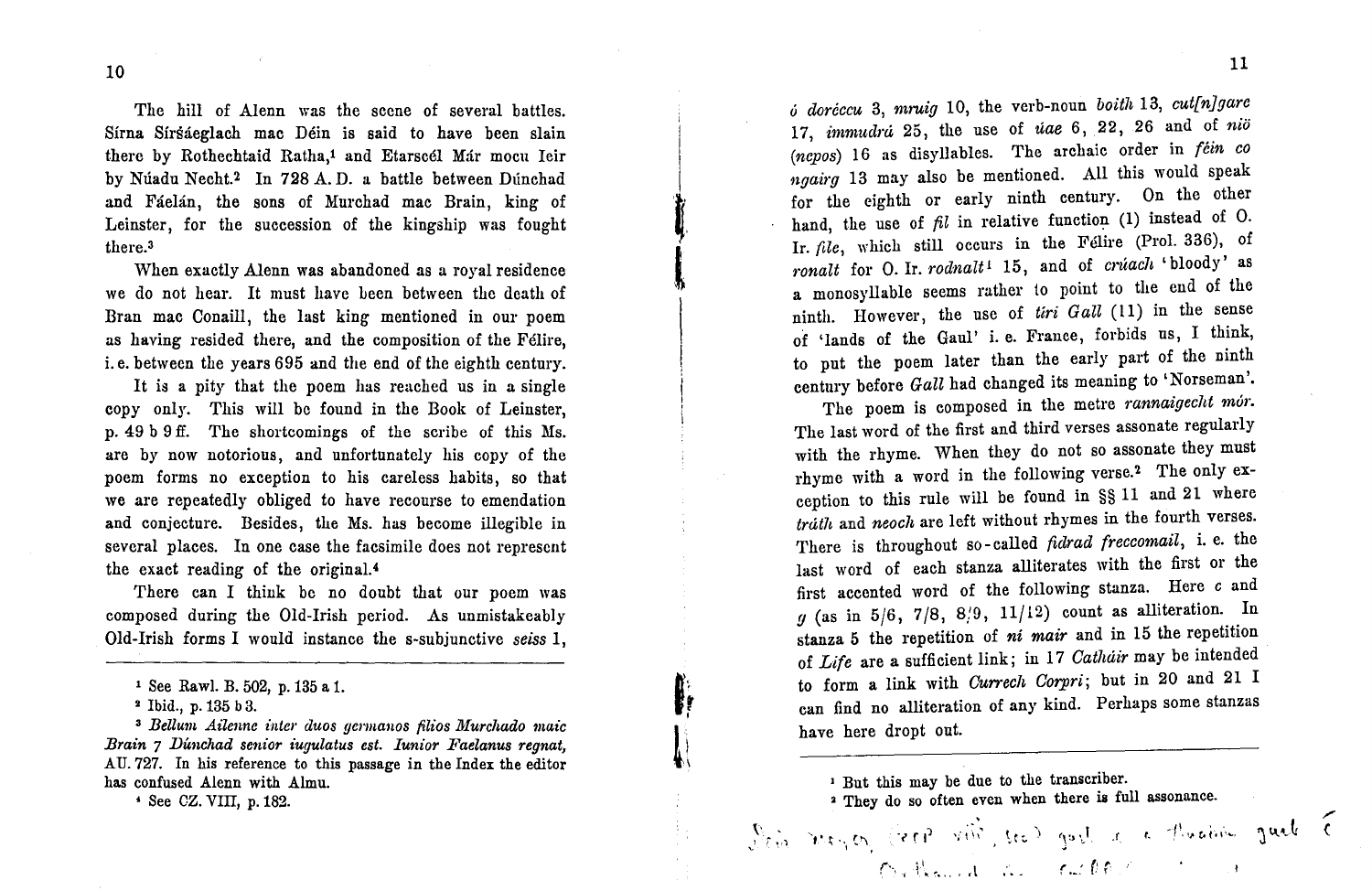1 Slān seiss, a Brigit co mbuaid, for gruaid Lifi lir co tráig is tū banflaith buidnib slūaig – fil for clannaib Cathāir Máir.

- airle Dé fri hErind  $[n-]$ uaig,<sup>1</sup> ropo thir caich ala n-uair.<sup>3</sup> 2 Ba móu epert in cach ré indiu cid <sup>2</sup> latt Liphe IIg,
- assa thácb na torcm..<sup>4</sup> tír,<br>h meild in cor foceird for dobeir mac[h]dath for cach meild caeh rig.  $3\quad \overline{0}$  doréceu Cuirrech cáin

Ailill Ane, adbol cor, ni mair naeh ri roboi for. 4 Ba rí Löegaire co ler marid Currech cona If,

5 Nī mair Labraid Longsech lán iar tundsem a tríchait choim,6

i nDind Rig, ba hadba gnath, o thuc brath do Chobthach Choil.<sup>7</sup>

- 6 Gabais hErinn h*ūäc* Luirc, Oengus Rōirend, réim co sairc rola flathi dar a feirt Maistiu munbrecc Moga Airt.
- Ailend aurdairc, alaind fius,<sup>s</sup> fail mór flathi fo a crius,<sup>9</sup> ba mó foscnad tan atchess Crimthan Coscrach ina crius. 7

1 uill Ms.

<sup>3</sup> arnuair Ms.

It looks to me • torcni Fcs., but *ni* is not clear in the Ms. more like al.

- <sup>5</sup> trichait *Ms.*
- <sup>6</sup> cæm Ms. <sup>7</sup> cel Ms.
- alaind fal fuis Ms. <sup>9</sup> cirus Ms.

1 Sit thou safely enthroned, triumphant Brigit, upon the side of Liffey<sup>1</sup> far as the strand of the ebbing sea! Thou art the sovereign lady with banded hosts<sup>2</sup> that presides over the Children of Cathair the Great.

2 God's counsel at every time concerning virgin Erin is greater than can be told: though glittering Liffey is thine to-day, it has been the land of others in their turn.

j<br>J

,

3 When from its side I gaze upon the fair Curragh ..... , the lot that has fallen to every king causes awe at each wreck.

4 Loegaire was king as far as the sea,  $-$  Ailill Ane, a mighty fate: the Curragh with its glitter remains  $$ none of the kings remains that lived thereon.

5 Perfect Labraid Longseeh lives no more, having trodden under foot his fair thirty years: since in Dinn Rig  $-$  'twas a wonted abode  $-$  he dealt doom to Cobthach the Slender.

6 Lorc's grandson, Oengus of Roiriu, seized the rule of Erin, ... sway; Maistiu of the freckled neck, son of Mug Airt, threw princes across their graves.

7 Far-famed Alenn! delightful knowledge! many a prince is under its girth: it is greater than can be fathomed when Crimthan the Victorious was seen in its bosom.

1 1. e. the Plain of the Liffey, which included the town of Kildare.

<sup>2</sup> i.e. the monks and nuns of Kildare.

<sup>2</sup> sic Ms. ind .u. cid Fcs.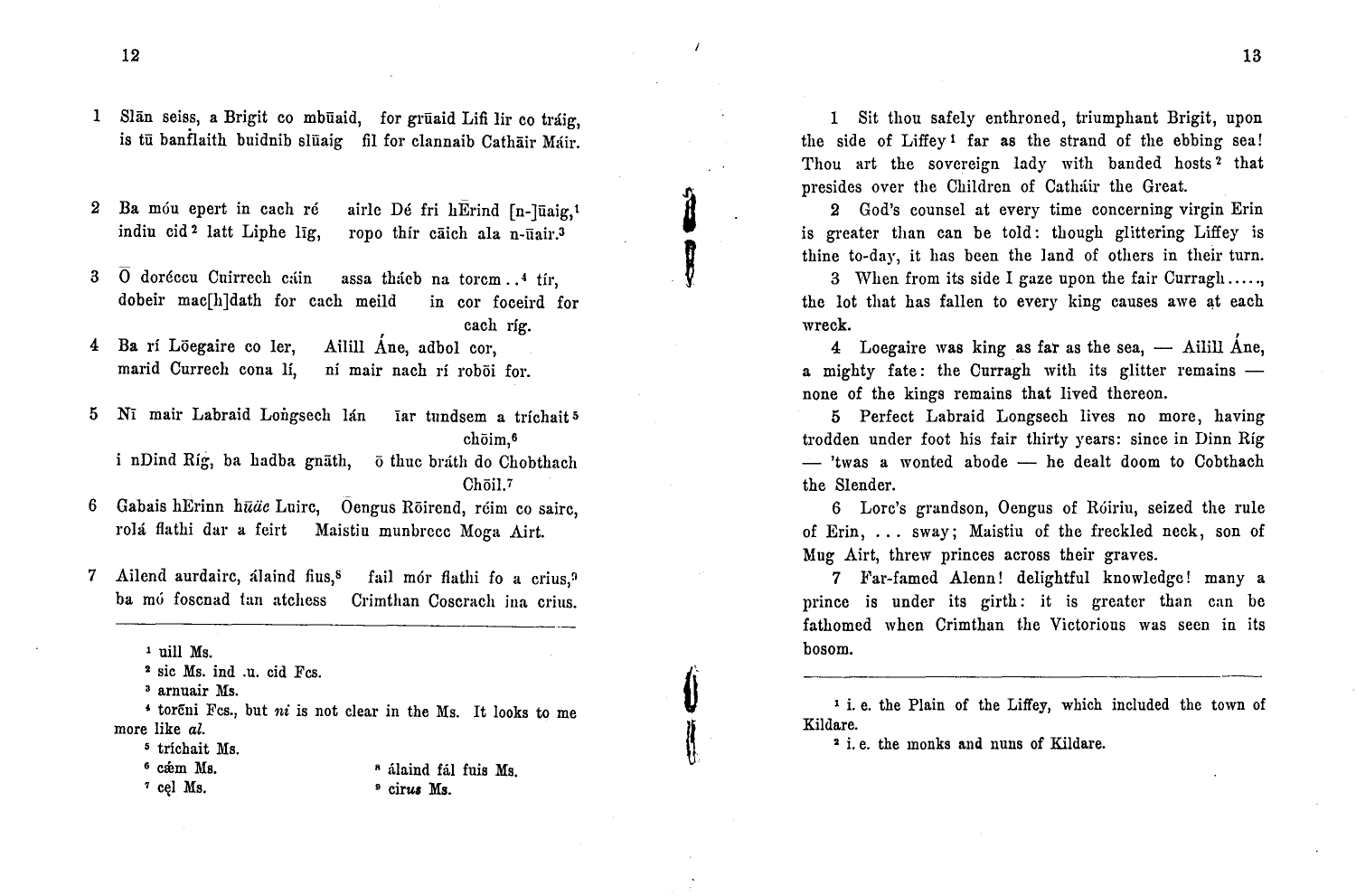$14$  and the contract of the contract of the contract of the contract of the contract of the contract of the contract of the contract of the contract of the contract of the contract of the contract of the contract of the

Gáir a ilaig <sup>1</sup> Iar cech mbuaid im chuail claideb, cumtaig drend, brig a fian fri indna ngorm, gloim a corn for cetaib cend. 8

Gles a hindeón comdad cúar, clúas a duan do thengthaib bard, bruth a fer fri comlund nglan, crnth a ban fri oenach n-ard· 9

10 A hól meda for cech mbruig, a graig allmar, ilar túath a seinm <sup>2</sup> rond do rigaib fer fo duilnib sleg coicrind cruach.

a fínbárc for tondgur fland, a tuirc óir a tírib Gall. 11 A ceoil binni in each thräth a fross argait orddain<sup>3</sup> móir,<sup>4</sup>

12 Co muir nAlban amal chāir - rāith a orddan la cech ríg, Alend alaind cona brig. rufer amaill im cech cain

13 Bressal [Brecc] ba rí for Eilgg, Fiachra Fobrecc fein co ngairg,

l!'ergus Fairgge, Find mac Roith carsat boith i nAlind aird.

14 Adrad lītha<sup>5</sup> nī fiu clúas, solud nā sén sīabras bás, is bréc uile iarna thur indid Alend is dun fas.

<sup>1</sup> inaig Ms.

<sup>2</sup> seinm Ms.

<sup>3</sup> or<sup>[]</sup> Fcs. I think I can make out *orddain*. O'Curry, Lect. Ill, p.182 prints *orddai.*

, mair Ms.

• lithu Ms.

8 The shout of triumph heard there after each victory around a shock of swords, a mcttlesome mass; the strength of its warrior-bands against the dark-blue battle-array; the sound of its horns above hundreds of heads.

9 The tuneful ring of its even-coloured bent anvils, the sound of songs heard there from the tongues of bards; the ardour of its men at the glorious contest; the beauty of its women at the stately gathering.

10 Drinking of mead there in every home-stead; its noble steeds, many tribes; the jingle of chains unto kings of men under blades of five-edged bloody spears.

11 The sweet strains heard there at every hour; its wine-barque upon the purple flood; its shower of silver of great splendour; its. torques of gold from the lands of the Gaul.

12 Far as the sea of Britain the high renown of each king has sped like a meteor; delightful Alenn with its might has made sport of every law.

13 Bresal Brec was king over Elg,1 Fiachra Fobrec with a fierce band of warriors; Fergus of the Sea, Finn son of Roth, they loved to dwell in lofty Alenn.

14 Worship of auguries is not worth listening to, nor of spells and auspices that betoken death; all is vain when it is probed, since Alenn is a deserted doon.

<sup>1</sup> A poetic name for Ireland.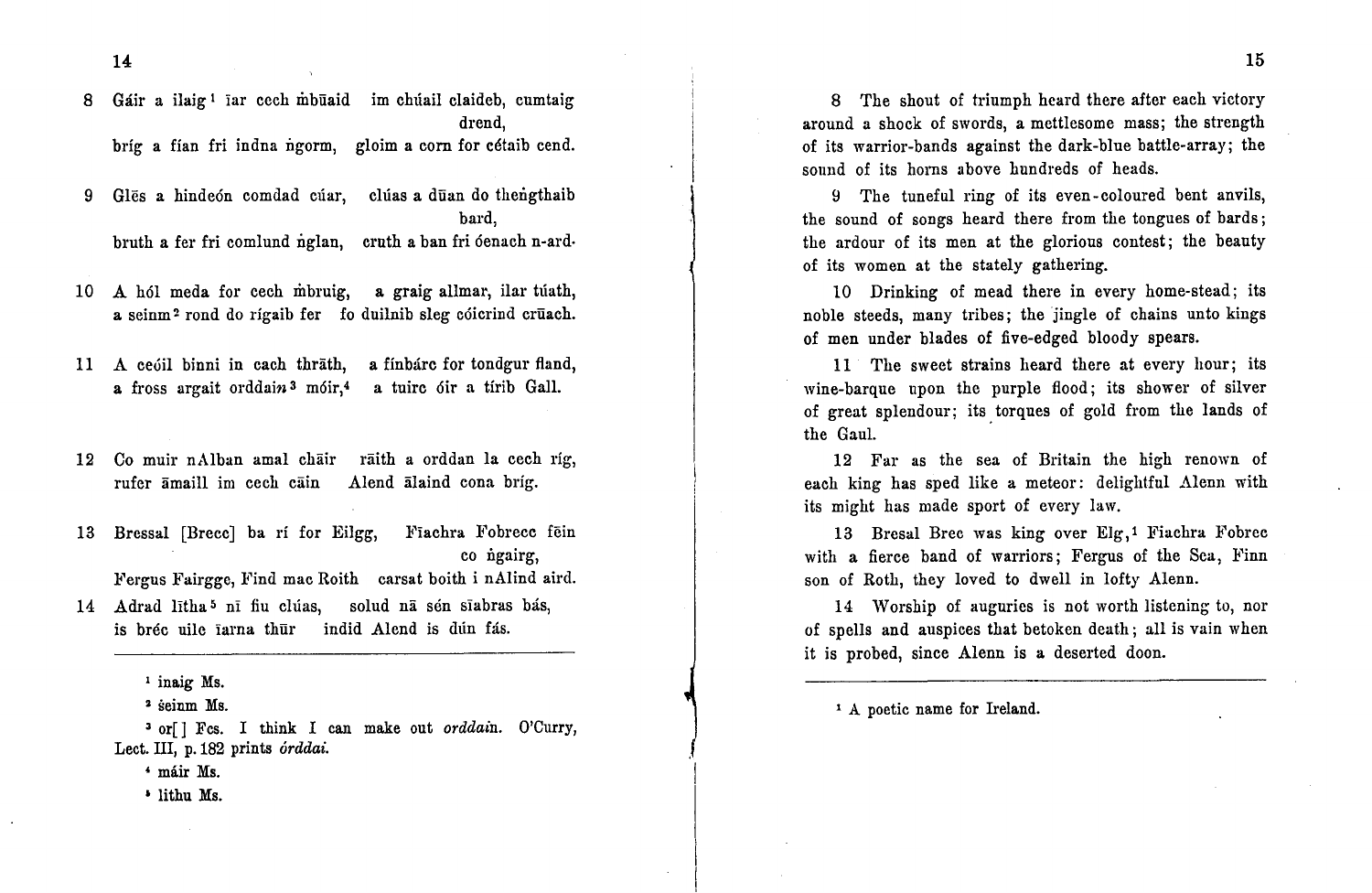16

15 Foglass a ngen<sup>1</sup> tibes duit a maig<sup>2</sup>... [p.50a] tuaith cricha Cuirc,

di cech lin ronalt a húair<br>16 Currech Lifi lir co hor. a huair doringne luaith Liphe<sup>3</sup> Luirc

Currech Sétnai, síth co ler, is mor rig frisrala cor Currech Corpri<sup>4</sup> Nio[d] fer.

17 Cathair Már, ba forgu delb, reraig hErind ilar ridolb, ce chutgare oc a raith roscaich a ngal Har fodb.

rerig <sup>5</sup> sal co snigib sleg, gabsat tir im Themair Breg. 18 Fiachna Fomne, Bresal ran trīcha<sup>6</sup> ruirech rēin cu hor<sup>7</sup>

19 Benna Iuchna, alaind port, imma ndessid ilar fert, fēga latt i nAlmain aird i nAlmain aird adba[id] Taidg<sup>8</sup> maic Nüada Necht.

20 Fodbæ Feradaig, fö mind, imma n-aigtis<sup>9</sup> buidne bend, a barr bre[c]glas is mór ríg rala dar cend.

flaith fri Nīall ro chathu clói, ni he in bith cetaboi. 21 Dünlang Fornac $[h]$ ta, ba fial, ce adfeissed scel do neoch

22 Brigaiss Illand im[ma] thuaith trichait catha fri cech rig, huae Ennai, ald fri uath,<sup>10</sup> ni bu sluag cen rian rig.

> $2 \text{ mag } [ ]$  Fes. maig::it(?) Ms. • cor Ms. • thaidg Ms. <sup>9</sup> immundaigtis Ms. Cf. Ériu IV, 28, 30. <sup>10</sup> nath Ms. <sup>1</sup> ngein Ms. <sup>3</sup> liphi Ms. • eorpre *Ms.* <sup>5</sup> rerid Ms. • trlehait Ms.

15 Bright is the smile that smiles on you from the plain ... of Corc's land; of each generation which it reared in turn Liffey of Lorc has made ashes.

16 The Curragh of Liffey to the brink of the main, the Curragh of Sctna, a land of peace as far as the sea, - many is the king whom the Curragh of Carbre Nia-fer has overthrown.

17 Catháir the Great - he was the choicest of shapes — ruled Erin of many hues: though you cry upon him at his rath, his <sup>1</sup> prowess of many weapons has vanished.

18 Fiachna of Fomuin, glorious Bresal ruled the sea with showers of spears: thirty great kings to the edge of the sea seized land around Tara of Bregia.

19 The Peaks of Iuchna, delightful place, around which many graves have settled — behold in lofty Allen the abode of Tadg, son of Nuadu Necht!

 $20$  The apparel of Feradach  $-$  a goodly diadem around whom crested bands would move; his blue-speckled helmet, his shining mantle, — many a king he overthrew

21 Dunlang of Fornochta, he was generous, a prince who routed battles against the sons of Niall: though one were to tell the tale to all, this is not the world that was once.

22 IlIann with his tribe launched thirty battles against every king, Enna's grandson, a rock against terror, it was not a host without a king's rule.

1 I translate *a gal.*

f~I,Ii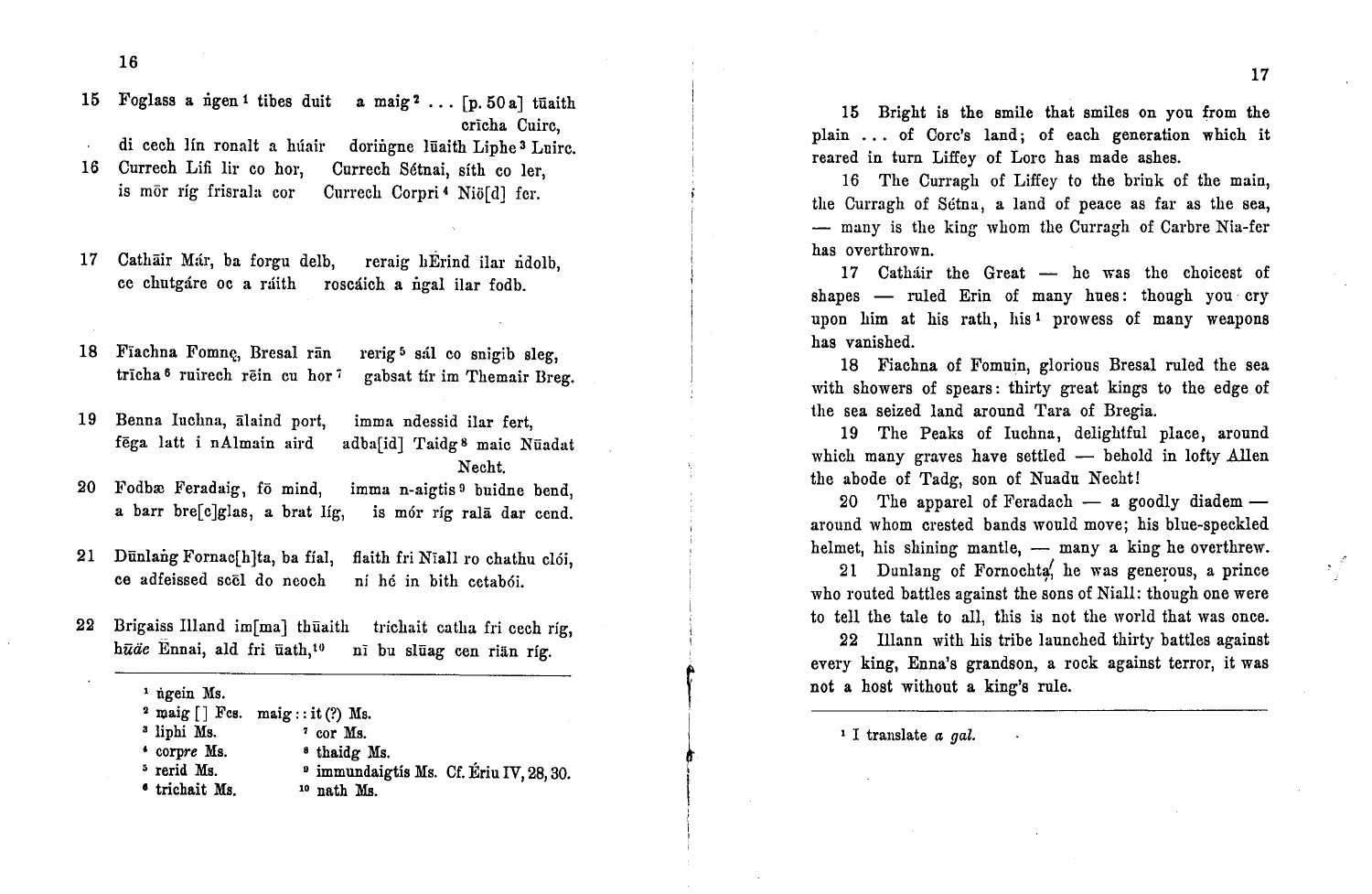23 Ba rí Ailill ernad rath, fris 1 ndressed cath crodond cruaid, Cormac,<sup>2</sup> Corpre, Colman Mór, Brandub, barc i mbatar sliiaig.

- 24 Ba slicht flatha Fælán find, Fiannamail fri forbud fland, Bran mac Conaill co llin glond, ba si in tond dar cach n-ald.
- 25 A Brigit 'sa tír atchīu, is cāch a úair immudrá,<sup>3</sup> rogab do chlú for a chlú ind ríg, is tū fordatá.
- 26 Tathut bith[f]laith lasin Rig cen a tir i fail do rúaim. a ue Bresail maic Dein, slán<sup>4</sup> seiss, a Brigit co mbuaid!

1 resi Ms.

<sup>2</sup> cormac mac Ms,

<sup>3</sup> immudri Ms. • islau Ms,

.~' .~·f' ,

23 Ailill was a king that would bestow favour, against whom a fierce blood-dark battle-host would rise; Cormac, Carbre, Colman the Great, Brandub, a barque in which were hosts.

24 Faelan the Fair was a track of princeship, Fianamail with ...; Bran, son of Conall with many deeds, he was the wave over every cliff.

25 Oh Brigit whose land I behold, on which each one in turn has moved about, thy fame has outshone the fame of the king - thou art over them all.

26 Thou hast everlasting rule with the king apart from the land wherein is thy cemetery. Grand-child of Bresal Bon of Dian, sit thou safely enthroned, triumphant Brigit!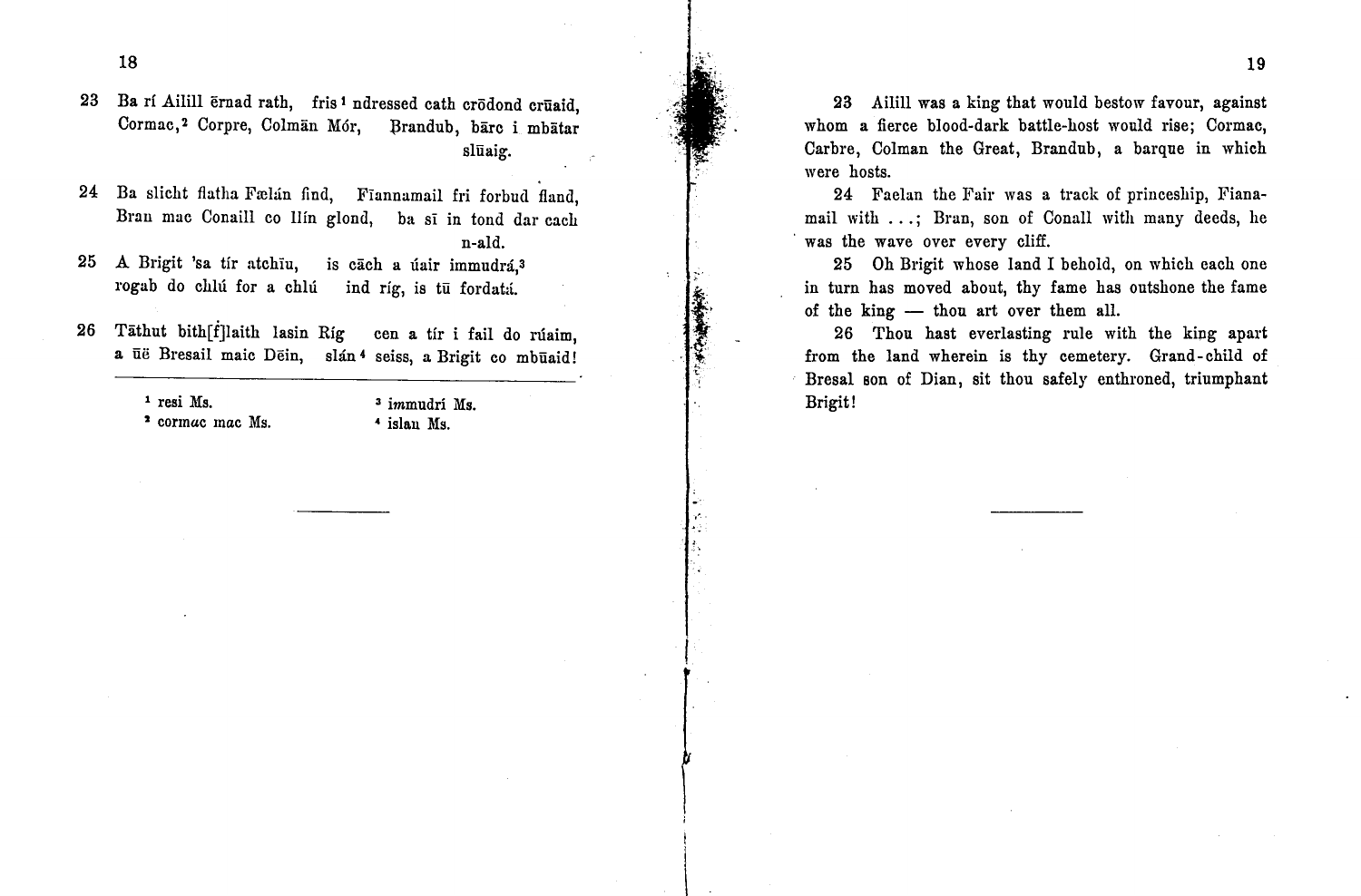#### **Notes**

*1. seiss,* 2 sg. s-subj. of *saidim* 'I sit'; cf. the past subj.  $n$ osessed Ml. 135 a 13. - *for gruaid Lifi.* For the poetical use of *gruad* 'cheek' in the sense of 'side' applied to places cf. *dar slimgrúaid sær Sencharmain* LL 215 a 38. - *lir co tráig.* Here and in lir co hor 16, rein cu hor 18 the genitive attribute precedes the noun with preposition, on which it depends. -- for *clannaib Gathdir Mait·.* Cathair Mar, who flourished about the middle of the fourth century - his grandson Bresal Belach died in 435 - was the ancestor of the Hui Dunlainge and Hui Chenselaig, and many kings of Leinster were descended from him.

2. *uaig*. This is my conjecture for the faulty *uill* of the Ms. which yields no rhyme.  $-$  *ala n*-*úair*. In order to get the full number of syllables I have substituted the older *ala* for the later *ar* of the Ms.

3. *assa thaeb.* Translate, perhaps, 'whose side'. - *dobeir machdath for each meild.* Here *for* has taken the place of *ar.* Cf.. *ba mar a n-aduath ar maclltath ar sceol* (sic leg.) *adtarfas dotb*, RC. XIV, p. 452, 26. -- *mell* f. 'ruin, destruction'. See Win-<br>disch s. v. and add: is meth 7 is mell (milling LL) dond fir. disch s. v. and .add: *is meth* 7 is *melt (milliud* LL) *dond fir,* CZ. III 3. It IS the noun from which *millim* 'I destroy' is derived.

4. *Lóegaire*, i. e. Lóeguire Lorc, son of Ugaine Már, king of Ireland. Ailill Ane, son of Lóegaire Lorc. - *Currech cona It.* In a poem ascribed to Finn in LL 191b 31 the phrase *cona 1£* is applied to the hero Currech himself. - *roboi for*. As to this order of words see CZ. VIII 183, and add: *cid fo, cid for beus* bemni, Imr. Snédg. ed. Thurneysen, § 7.

5. *Labraid Longsech*, son of Ailill Ane. According to Rawl. B. 502, 135 b 42 his reign lasted only nineteen years. -- tundsem m., literally, "a trampling under foot, treading', verb-noun of *tonessaim,* as *dinsem* of *di-nessaim, comainsem* of *con-nessaim.*

6. *húae Luirc*, i. e. Labraid Longsech. - Óengus Róirenn. i. e. Oengus Ollam Amlongaid, grandson of Labraid Loingsech. 2<br>
As Marstrander has pointed out to me, Róiriu stands for Ro-Eriu<br>
the opposite of Bec-Ériu, now Beggery Island. — réimm co sair<br>
I can make nothing of sairc. An leg. ós aird? — Maistiu mundre<br>
Moga Airt. I can find no su As Marstrander has pointed out to me, *Roiriu* stands for *Ro-Eriu*, the opposite of *Bec-Ériu*, now Beggery Island.  $-$  *réimm co sairc* I can make nothing of *sairc.* An leg. *os aird?* - *Maistiu munbrec Moga Airt.* I can find no such person in the genealogies. Notice the absence of *mac*, on which see CZ. VIII, p. 179.

'" ,,..,, . 13 .

> 7. The first verse as it stands in the Ms. has one syllable too many. As the last word should, in assonance with *crius* and *atchess,* end in a non-palatal consonant, I have altered *fuis* into *{ius. fal* I regard as an insertion made when *{ius* had been misread as *fius. fal fuis* would mean 'wall of residence'. *foscnad.* This I take to be the verb-noun of *fo-scannaim* 'I toss', in a metaphorical sense 'I agitate, scrutinize'. In the former sense it occurs in Ml.  $63b17$ , in the latter ib.  $96a4. - Crim$ *thann Goscmch,* son of Feradach Findfechtnach. According to Raw!. B. 502, 136a 5 he was slain hy Rudraige mac Sittride.

> 8. *cumtaig.* The meaning of this noun which occurs four times in SR (see my Contributions and add *cumtaig ar cest 1103)* has not been made out. It seems to denote <sup>a</sup> mass, band, number, or the like.

> 10. *for cech inbruig.* Alliteration with *meda* shows that we have to restore *mruig.* - *duil-ne* f. (later *duille*), a singulative of *duil* 'leaf', like W. *dalen* from *daU.*

> *11. finbarc.* The word also occurs in Br. D. D. 81: *cid finbarc totessed treu.* - *{land* 'dark-red' is, like the Homeric *ol'volp,* a common epithet for the sea. Cf. *fogur fairgge [lainne,* Liad. and Curithir, p.  $24,15.$  - moir. I have altered the Ms. reading *mait·* in order to restore the rhyme with *dir.*

> 12. *rufer <i>amaill* ac. The meaning of this idiom is perhaps 'it flouted every tribute'. As to *amall* f. see my Contributions s. v. and p. XII and add: *bebais bron-āmaill nibratha* | *mac morillaind Murchada,* LL 133a *1D.*

> 13. *Bressal Brecc*, son of Lugaid Lothfind, grandson of Fiachu Fobrecc. - *fein* co ngairg, a poetical order of words for *co fein gairg.* - *Fergus Fairgge,* son of Nuadu Necht. - *Find mac Roith.* I cannot find him in the genealogies.

> *14. fill..* 'worth', with ace. Cf.*fiu coicait cumctl* LL 145a28j *ba fiu Eirinn a denur* AU 902. - *solud* (\*so-lith) m. 'something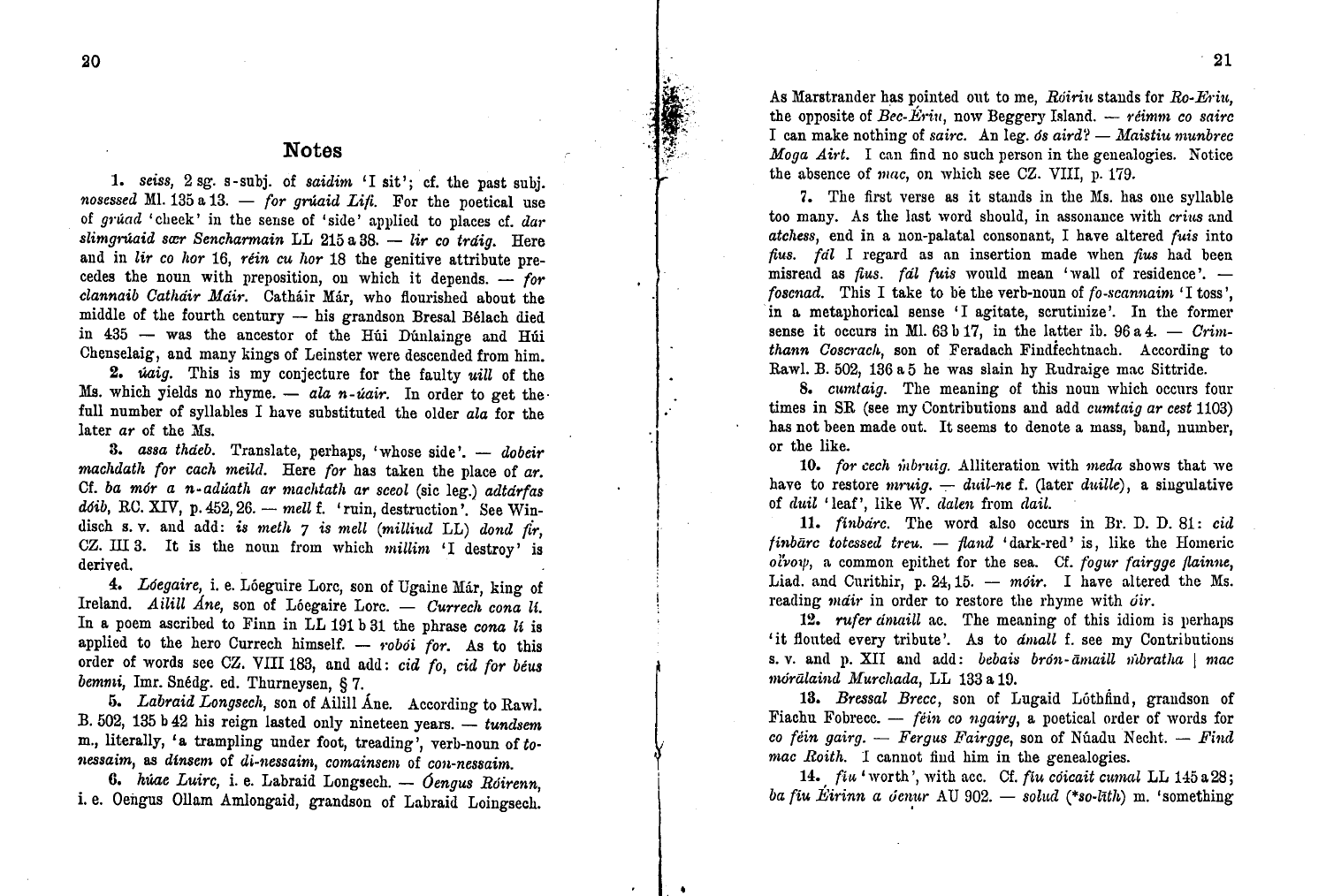portending luck', often used together with  $s\ell n$ . - is brec wile iarna thúr. Cf. is bréc uile acht Isucán, Fél.<sup>2</sup> p. 44. - indid, literally, 'in which is' (Thurn. Handb. § 776), generally used in the sense of 'when, since'. For further examples see Strachan, Ériu I 12, and add: *inid ed so file and*, Ér. I 120 § 12.

15. foglass a ngen (ngein Ms., perperam). foglass (W. golas) recurs in the sense of 'bright' as applied to a smile in Anecd. I 71 \$ 182: nimbi foglas fonn gen combras oca mbitis.  $-$  gen 'smile' seems originally a neuter u-stem. We have the gen. sg. in mac Genna meic Cuitbiuda, Anecd. II 57, 1 if this is miswritten for Gena. Otherwise Genna might stand for the adjective genda. The nom. pl. occurs in the Triads § 91: tri gena. But in gen chon ib. the word has passed into the feminine gender. In Fianaigecht p. 16 § 42 however we have the nom in cais-gen. In mod. Ir. it is masc.  $-$  cricha Cuirc. According to Hogan's Onomasticon this is an ancient name for the barony of Burren and Corcumroe, which would hardly suit our context.

16. Currech Lifi ac. Here three divisions of the Curragh are distinguished, which so far as I know are not mentioned elsewhere. Currech Sétnai, probably so called from Sétna Sithbacc.

17. forgu, an indeclinable neuter like digu, rogu, togu, uccu. Cf. fri forggu fer LL 52 a 25; forgo SR 3708. It also occurs as a proper name, Forggu, Rl. 502, 141 a; mac Forgco, ib.  $141 b. - ce$  chutgare. Cf. ce chotnaiclestar, Corm. s. v. lethech. Here  $g$ , as often, stands for  $ng$ . congarim (congaur) in the transitive use of 'I summon, call upon' is of frequent occurrence, e.g. cotgair Lugaid imach hé LU 67b1, where hé is redundant; cotgart Lóegaire don tslúag. CZ. III 45; coitgéra in Coimdiu cuci, ib. IV 243.16: it é conacartatar Pátraic a bronnaib a máthar, Trip. 134, 6.

18. Fiachna Fomne, i. e. Fiachna ba accid, son of Catháir Már. I take Fomne as the gen. of Fomuin, the name of a place in Leinster (Hogan). - Bresal, i. e. Bresal Bélach, who according to the Annals of Ulster died either in  $435$  or  $436$  A.D. -- tricha ruirech ac. According to various Leinster accounts twenty-five or thirty Kings of Leinster are said to have been at the same

time high-kings of Ireland. But in the following note in LL 377b their number is reduced to ten: atberat Laigin coig righ fichet dibh a rige nErenn 7 ní faghait eolaig Lethe Cuinn acht deichnebur .i. Loeguiri, Labraid, Aongus, Oilill, Ferghus Fortamail, Crinthann Coscrach, Bresal Enechahlas, Nüadha Necht. Conchabur Abratruadh, Eochaid mac Enfnla Ghenselaig aonadhaigh. In a late poem in Rawl. B. 502.83 a, beginning Coic rīg trichat do Laignib rogabsat Banba mbladbil their number is increased to thirty-five and their names are enumerated: but this result is arrived at by splitting up their names and making e.g. two kings Oengus and Amalgaid out of Oengus Amalgaid.

19. Benna Iuchna, not identified. - dessid, orthotonic doessid (de-en-sed, Thurn.  $\S 692$ ). -- adbaid. I have restored this form so as to have rhyme with Almain. - Tada mac Núadat Necht, a famous druid of Catháir Már's. See more about him in Fotha Catha Cnucha, ed. Windisch, Irische Grammatik, p. 121.

20. fodbae, the nom. pl. of fodb, a masc. u-stem, later fuidb. - Feradach. I do not know which Feradach is meant. The older form of this name is Feredach (Rawl. B. 502, 116 c 24).  $=$  Fer-fedach a derivation from Fer-fid (Ferid) 'Man-wood', just as Muiredach stands for Muir-fedach from Muir-fid (Muirid. gen. Muireda Tig. 564) 'Sea-wood' =  $0. W.$  Morquid. The Irish proper names which derive their first or second element from fid 'wood' are very numerous, such as Fid-abra, Fid-gnath, Fid-gus, Fid-gein, Fid-genid (cf. O.W. Guid-gen, Ohg. Witu-kint). Fid-chad. Fid-chú (O. W. Guid-ci), Fid-airle, Fid-gal, Fid-muine, Fid-rue, \*Fid-ub (of which Fidbad in Failbe Fidbad. Tig. 623 is the gen.) &c. Cáirid (= Cáir-fid), gen. Cáiredo. Cóem-fid. Crín- $\hat{f}$ id &c. -- brecglas. The spelling breakass of the Ms. also occurs in YBL p. 108 a 25 in a passage where the book of Lismore has breacglas. See Best's edition of Suidigud Tellaig Temra, Eriu IV 146.5. There it seems to be a noun. Further examples of the adjective are: for Banba brecglais broenaich, YBL 125 a 43, a mBreifne brecglais, ib. 125 b 31, echlach bronnmar brecglas, BB 257 b 8.

21. Dunlang Fornachta. He was the son of Enna Nia. The name Fornachta is now Forenoughts in co. Kildare, near Naas

23